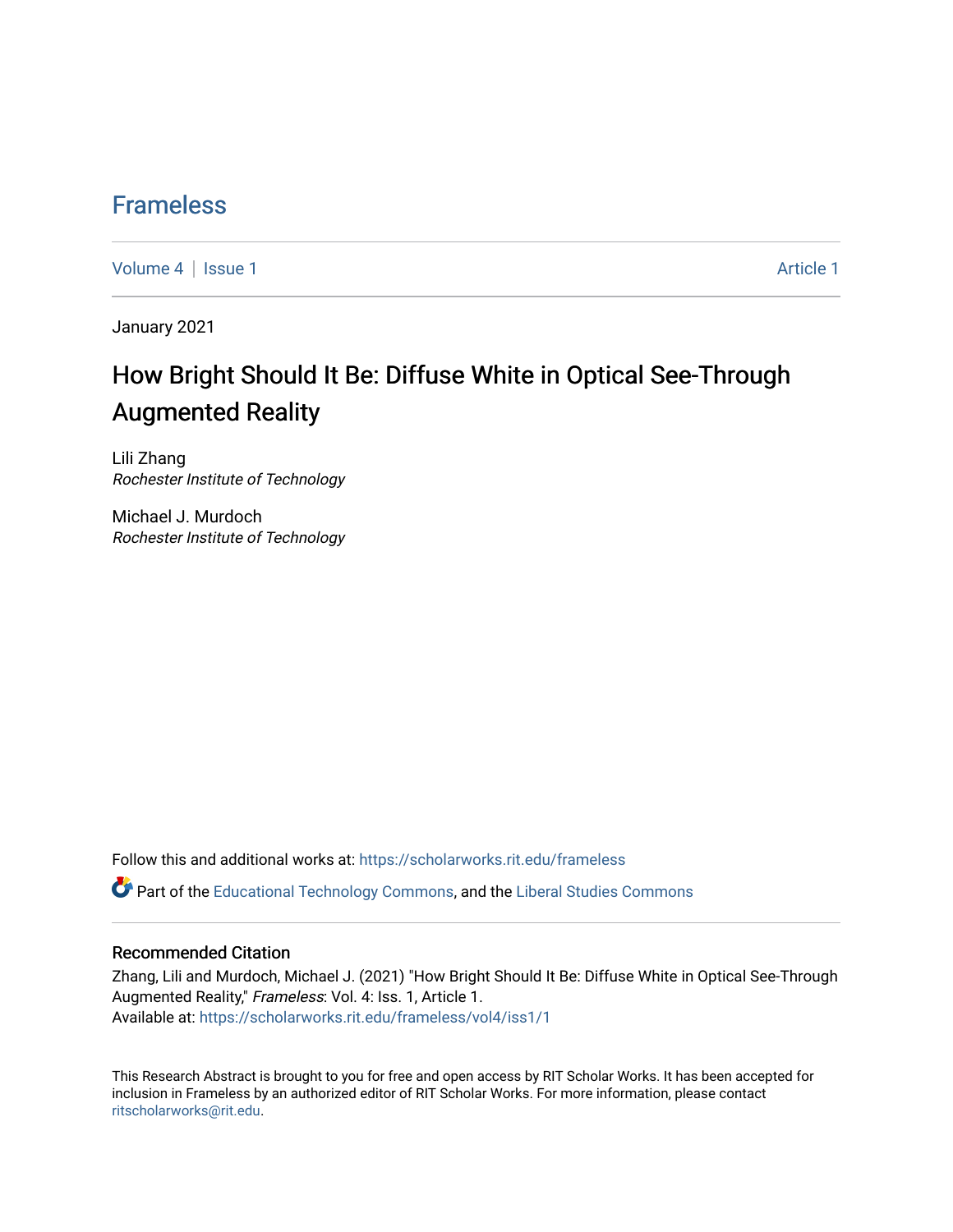# **FRAMELESS**

## **How Bright Should It Be: Diffuse White in Optical See-Through Augmented Reality**

**Lili Zhang\*** Rochester Institute of Technology

**Michael J. Murdoch** Rochester Institute of Technology

Augmented reality (AR) realism has been one of the most important aspects of more immersive experiences. Realistic rendering requires the virtual images to have the correct tone and light intensity compared to the real background for seamless and visually compelling results. In this project, we focus on how bright a 3D rendered white diffusive cube should be on different background conditions including the background luminance levels, spatial variance, and luminance contrast. An interactive psychophysical experiment was used to assess the correct luminance level of the cube providing observers the ability to change the cube material reflectance and rotation.

## **I. BACKGROUND**

Three identical cubes are presented in optical see- through (OST) AR against different backgrounds (Fig.1). The background blending gives the identical cubes different appearances. The increased background luminance increases the overall cube brightness, but



*Fig. 1 Photograph of three identical cubes rendered in an OST AR against different backgrounds: darksolid, light- solid, light-patterned (from left to right).*

decreases the shading contrast between the cube surfaces (Fig.1 left and middle cubes). The patterned background with spatial variance gives a transparent appearance compared to a solid background with the same average luminance level, though it is not intended to be (Fig.1 right and middle cube). In addition to the background, the object rotation also affect the appearance through shading (Fig.2).

*<sup>\*</sup>*Corresponding Author, Lili Zhang

*Submitted April 13th, 2022*

*Accepted April 13th, 2022*

*Published online April 18th, 2022*